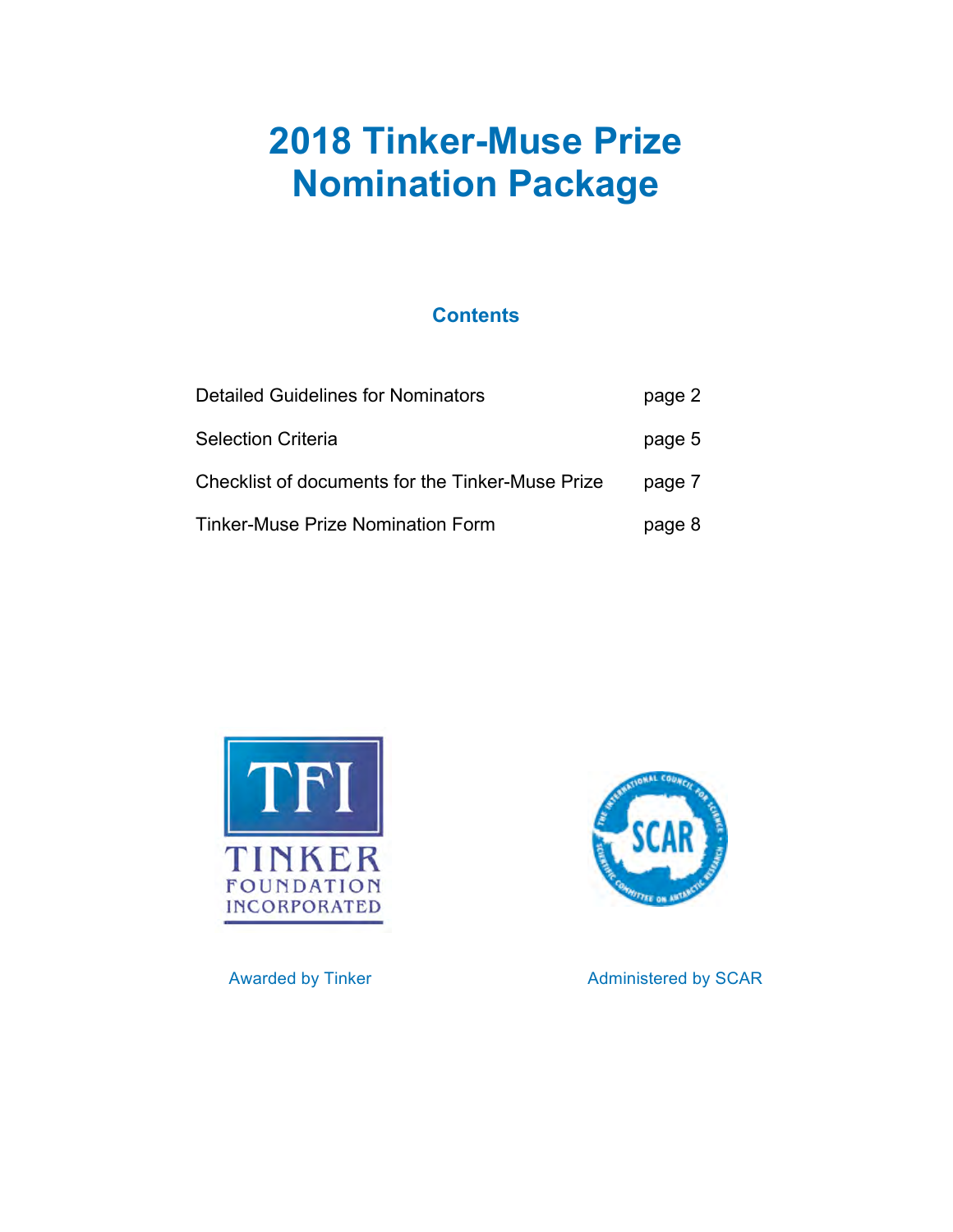## **Detailed Guidelines for Nominators**

The Tinker-Muse Prize nomination package is designed in line with the prize selection criteria (detailed below, and on the Tinker-Muse Prize website at http://www.museprize.org/index.php/nominations/detailed-guidelines). The nominees will be judged solely on the information provided in the nomination package (résumé with supporting documents, nomination letter, supporting letters) as given below.

The **nominees should be less than 50 years on the closing date of nomination**. Only under exceptional circumstances (e.g. maternity/paternity leave, career break, etc.) will nominees over 50 years be considered – please contact the SCAR Secretariat <info@scar.org> if you feel this to be the case.

A nominee should have an existing track record of sufficient depth and breadth to provide indications of future potential for success and leadership, allowing the selection committee to project, with reasonable assurance, that this person will remain in Antarctic science and/or policy as a career choice and become a leader in his or her field.

Nomination packages for highly competitive candidates not selected for the Tinker-Muse Prize in a given year will be held for three years for possible consideration in subsequent years. If a nomination is carried forward, the selection committee will specifically request the nominator to submit a new cover letter and curriculum vitae and to update the nomination package with recent developments in the nominee's career. Nominees must still be under the age of 50 to be reconsidered. If nominators are not asked to submit a new letter, the selection committee did not feel the nomination would be highly competitive in the future and will not be carried over for future years.

The information below summarizes what is required to submit a nomination package for the Tinker-Muse Prize. The documents listed below need to be complete **(preferably saved in PDF format)** and ready to upload in advance of the online nomination process. It is important that the nominator **follows the given format and page limits for the nomination**, which will facilitate the consideration of the nomination.

#### **The minimum font size for all documents, including letters of nomination and support, is 10 point.**

Nominations should be written so as to be accessible to non-specialists and, wherever possible, to indicate the publications and activities that have been initiated by the nominee themselves. Please make sure to check all links provided in the nomination are working.

#### **1. Nomination Form**

The **nomination form (one consolidated file)** consisting of:

a) **Two-page résumé** that includes relevant details of the nominee's career, beginning with a three-sentence summary of how the nominee fits the criteria and ideals of the Tinker-Muse Prize. The details provided should include the nominee's date of birth, education, professional experience, honours and distinctions, research support (grants and fellowships) and should highlight service related to Antarctic research and/or policy and other leadership positions.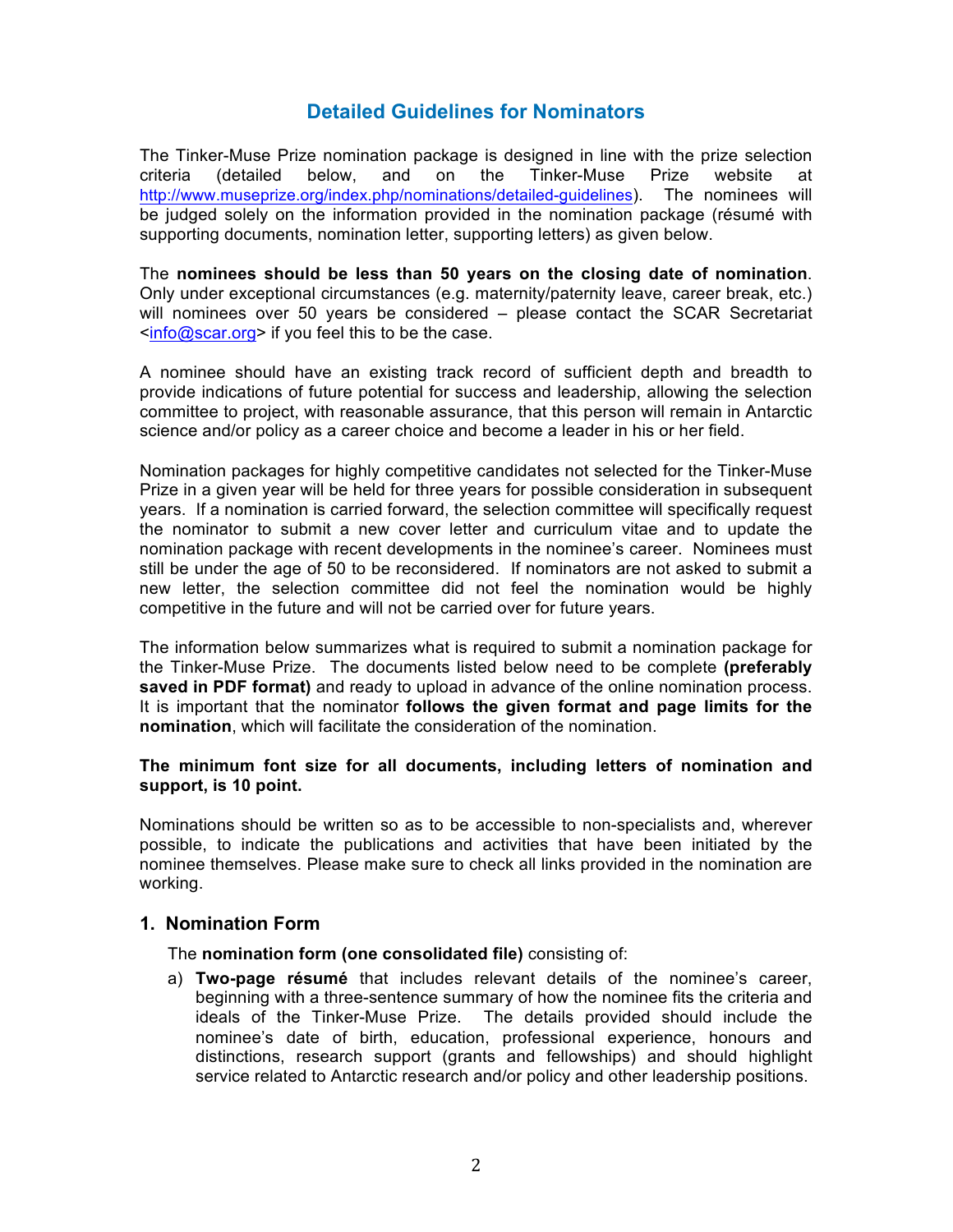- b) **Two-page summary of up to ten publications/outputs,** each with a two- to three-sentence explanation of their significance and impacts. The nominator is asked to **emphasize those from the past five years**, and to provide other representative examples from the previous period. A full list of publications may be provided separately as part the 'further detailed information' file described in (4) below. Citation summaries from Web of Science or Google Scholar may be included.
- c) **One-page explanation of outreach initiatives and capacity-building activities** with emphasis on the last five years. This should also include the total number of students supervised/mentored. Internet links to any blogs, video interviews, or any other online media to which the nominee contributes should be provided separately as part the 'further detailed information' file described in (4) below.

A nomination form template is included at the end of this document.

#### **2. Letter of Nomination**

A **letter of nomination** is required from an individual familiar with the candidate's achievements and future potential (the nominator), both of which should be explained succinctly in the letter. The purpose of the letter is to make a case for the candidate receiving the Tinker-Muse Prize based on the totality of the evidence presented, rather than a general commendation of the career of the candidate. The nomination letter **must not exceed three single-spaced pages** and must be in English. It should include a one-page overview of the nominee's activities and approach to:

- Communication of Antarctic science and/or policy within the broad Antarctic community and beyond, and
- Leadership within Antarctic science and/or policy, with attention to the demonstration of commitment to advancing the international community.

#### **3. Further Letter(s) of Support**

**Up to three additional letters of support** from other individuals familiar with the nominee's qualifications may be included in the nomination package. These letters should not exceed one page in length and must be in English. These additional letters must be significantly different in content from the nomination letter, further informing the selection committee of the nominee's qualifications for the prize, and must not simply repeat the content of the nomination letter. It may therefore be useful for nominators to send copies of their own letter and nomination form to those providing additional letters of support, in order to avoid repetition. Letters from early-career researchers are welcome. Letters in support of the nomination are to be submitted as separate files.

#### **4. Further Detailed Information**

If the nominator wishes, **any further detailed information** beyond that contained in the nomination form can be uploaded as **one consolidated file** with the nomination.

Once these files are ready, the nominator can proceed to the online nomination.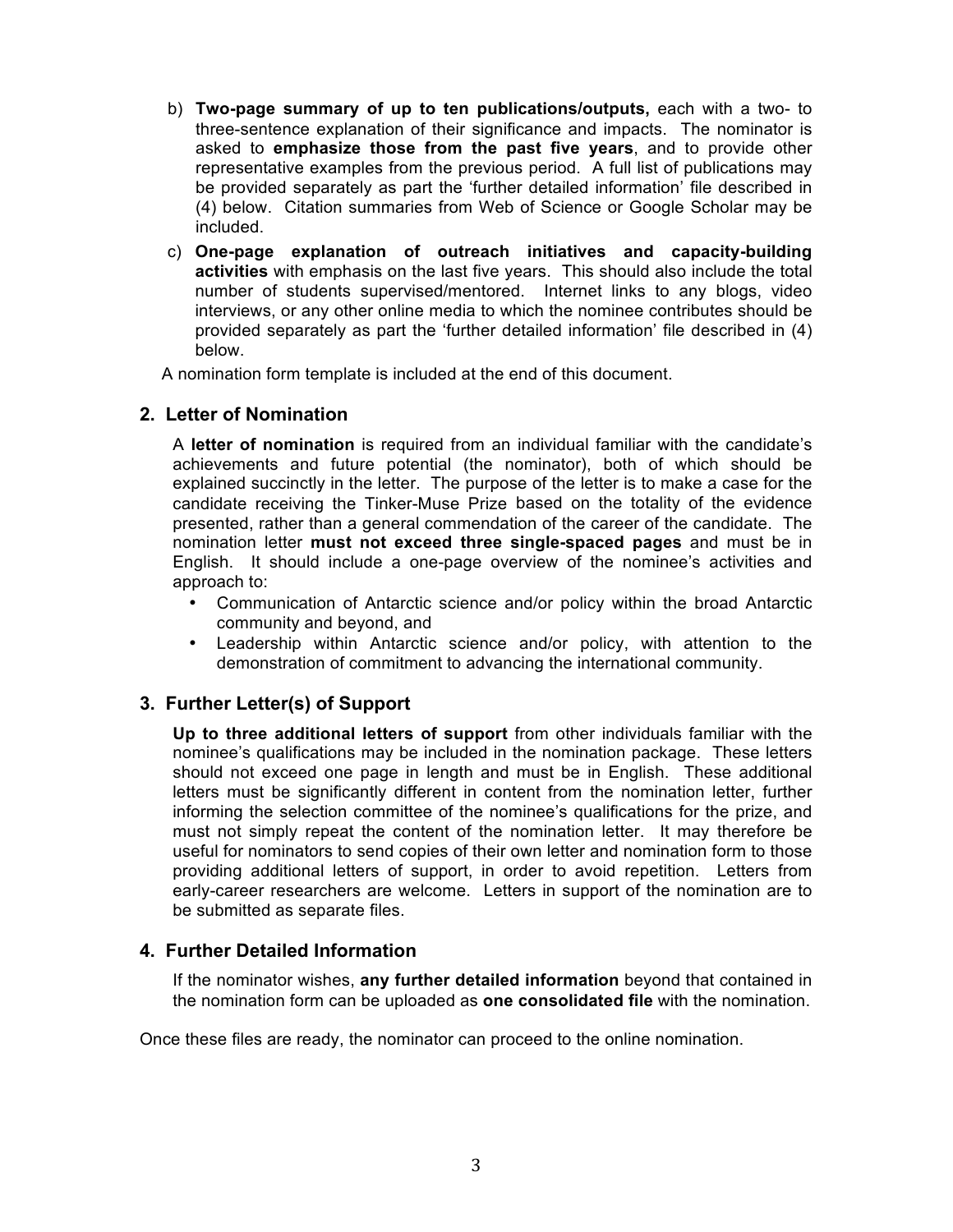### **Online Nomination**

The nominator should complete the online nomination process on the Tinker-Muse Prize website at http://www.museprize.org/index.php/nominations/online-nomination-form as follows:

Enter Name of Nominator, their email, full postal address and phone number; Enter Name of Nominee, their email, full postal address and phone number; Upload the completed Nomination Form and Letter of Nomination; Upload the letters of support, and further detailed information, if available.

*(In case of any doubts or queries, please contact the SCAR Secretariat <info@scar.org>)*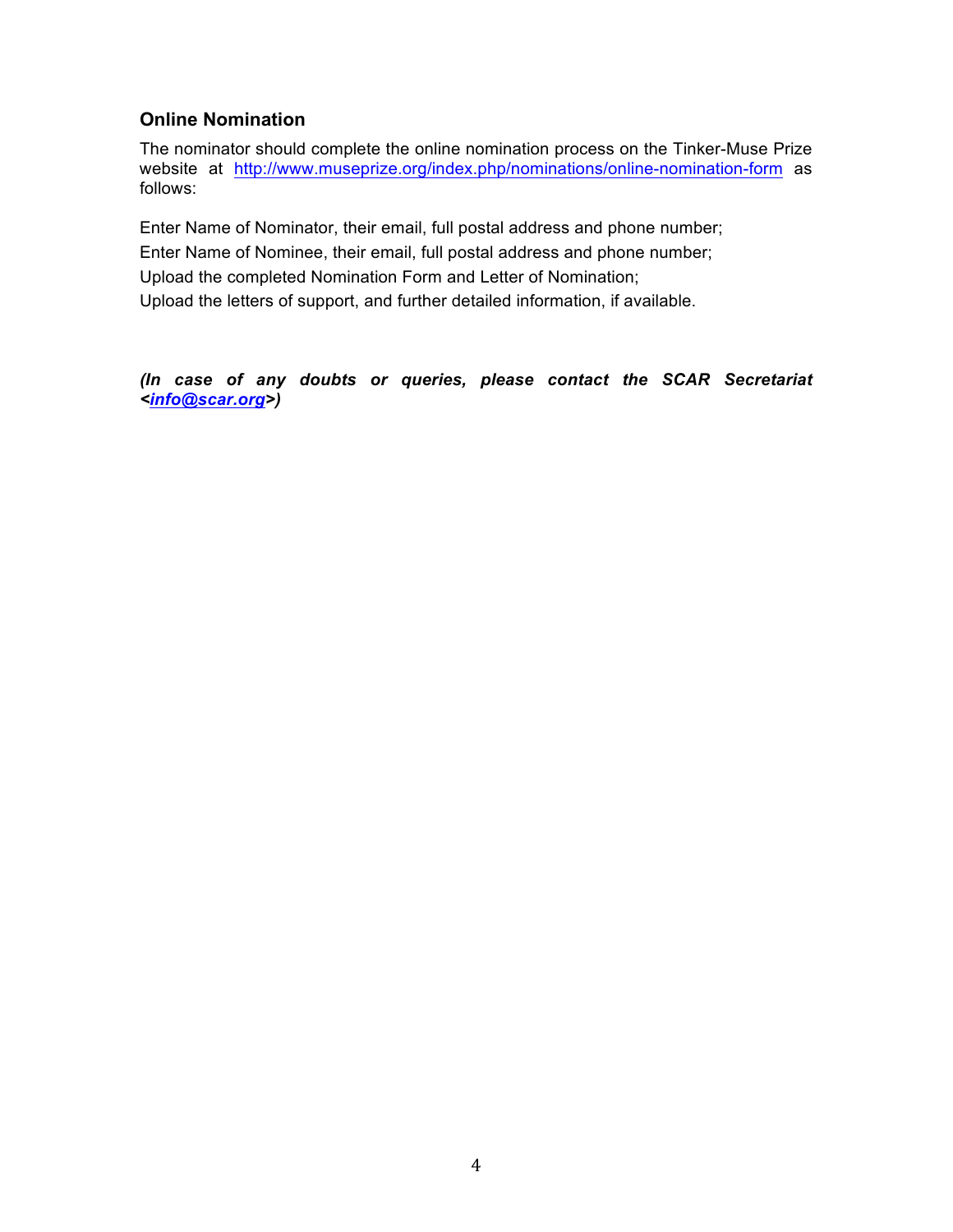## **Selection Criteria**

When evaluating the nominations, differences within the socio-cultural, political and economic context of different countries are taken into consideration. In the categories below, "evaluation" means a quantitative assessment, while "recognition" is a more qualitative assessment. While each is described in the context of Antarctic research and/or policy, nominators are free to include examples of work from beyond the region and to provide relevant context for its significance within the "further detailed information" materials.

#### **Scientific / Policy Background and Professional Accomplishments [relative to career stage] (35% Total)**

#### • *Career initiative and experience (10%)*

This category recognizes the extent to which the nominee has taken advantage of professional opportunities and created his or her own opportunities to conduct scholarly Antarctic research and/or to promote and develop Antarctic policy. Note is made of the differences in accessing support and funding during the nominee's career depending on, for example, national programmes, institutions and disciplines. Nominees are recognized for establishing and leading research, for working with colleagues from all levels, and promoting Antarctic research and/or policy within their field.

#### • *Outputs and achievements and trends over time (10%)*

*[e.g. publications, presentations, policy initiatives, awards]*

This category evaluates the quality and scope of the nominee's productivity and the extent to which this has influenced the work of other researchers as well as impacted science or policy broadly. The differences in the nature of publications, other outputs and scholarship across scientific and policy disciplines is considered when evaluating this category.

• *High Impact Publications (5%)*

This category evaluates the publications by the nominee that demonstrate the highest impact and/or paradigm-shifting contributions to Antarctic research and/or Antarctic policy.

• *Support and/or grants for research and policy proposals, and their trend over time (10%)*

This category evaluates the nominee's success in obtaining appropriate support for individual or collaborative initiatives in Antarctic research and/or policy development. Note is made of the base of support available to the nominee.

#### **Leadership and Potential (35% Total)**

• *Demonstrated leadership and organizational skills (10%)*

This category recognizes the leadership that the nominee has demonstrated within the Antarctic community in initiating, implementing and advancing research and/or policy. Evidence of the nominee's effectiveness as a leader will be considered.

• *Collaborative and team-building skills (15%)*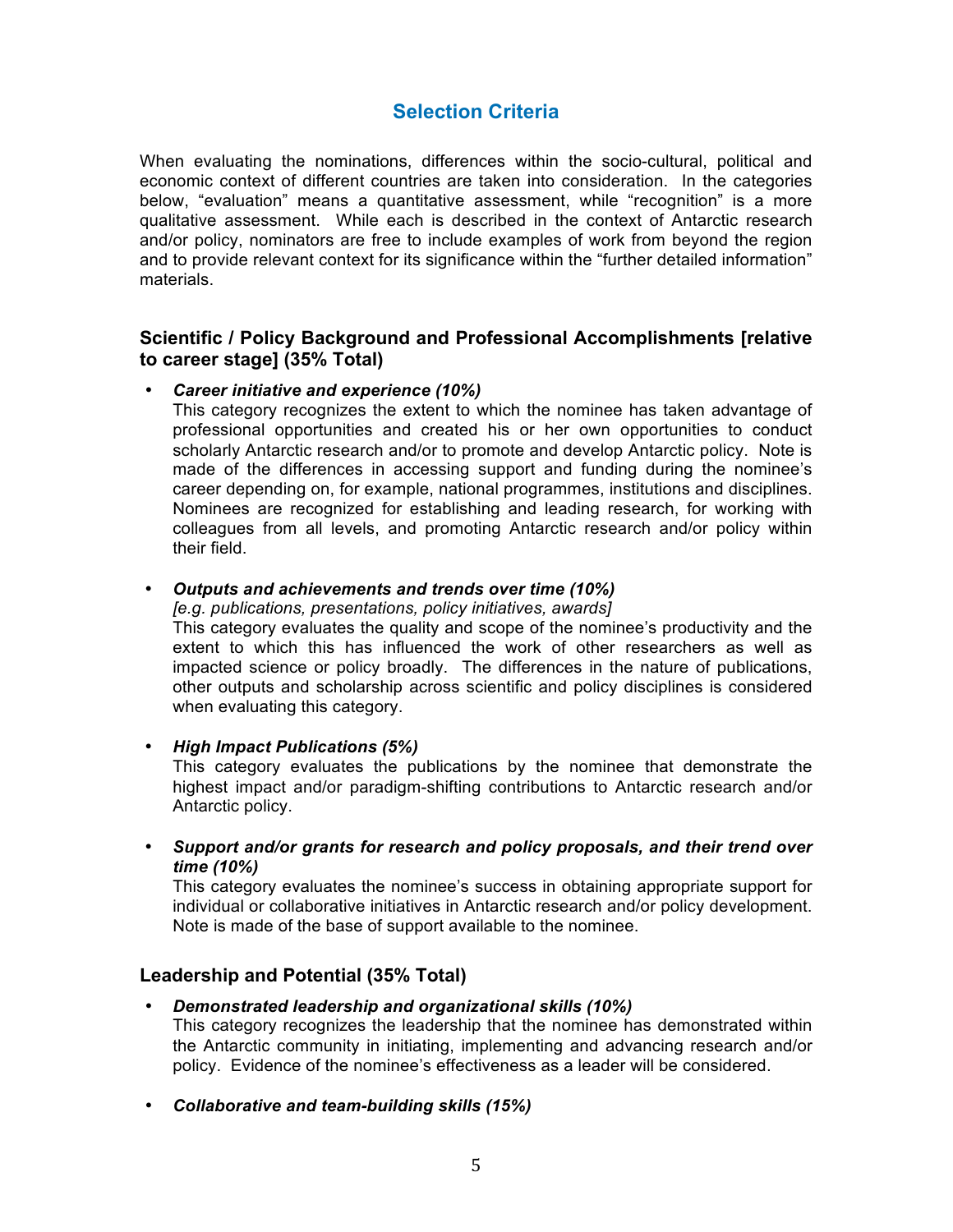This category evaluates the demonstrated ability of nominees to successfully collaborate with and mentor others in carrying out research and/or policy that advances knowledge about or management of the Antarctic. The nominee's contribution towards the development of sustained international and multidisciplinary collaborative efforts will also be evaluated.

#### • *Potential for further development (10%)*

This category considers the potential for the nominee to continue and further develop his or her leadership role. It recognizes their capability to significantly advance Antarctic research and/or policy.

#### **Communication and Outreach Activities and Achievements (15% Total)**

#### • *Communication and outreach (10%)*

This category assesses the quality, effectiveness and creativity of the nominee's Antarctic-related communication and outreach activities. Communication and outreach includes the use of social media; interactions with press, radio and TV; direct interactions with the public and policy-makers, schools and museums; and any other novel outreach methods. Where possible, nominators should provide evaluation of the effectiveness of these activities. Evidence of evaluation will aid significantly in judging skill when considering the activities.

#### • *Evidence of working with diverse groups (5%)*

This category assesses the extent and quality of interactions that the nominee has initiated to extend communications beyond his or her own community. This includes working with scientists and scholars from other disciplines, educators, policymakers, the public and the media.

#### **International Collaboration and Engagement (15% Total)**

#### • *Demonstrated commitment to serve the worldwide community (10%)*

- This category recognizes the contribution of the nominee to international programmes and bodies as a representative of the Antarctic research and/or policy community. The selection committee will also consider presentations of research and educational materials through international networks, and participation in public discussions. Differences in opportunities for international travel are considered.
- *Commitment to the global impact of Antarctic science and/or policy (5%)* Nominees are recognized for advancing understanding of the significance of Antarctic research and/or policy around the world. Examples of activities are: outreach to people in different regions that may not have Antarctic research programmes, and in different scholarly and policy arenas that are not involved in Antarctic research or policy.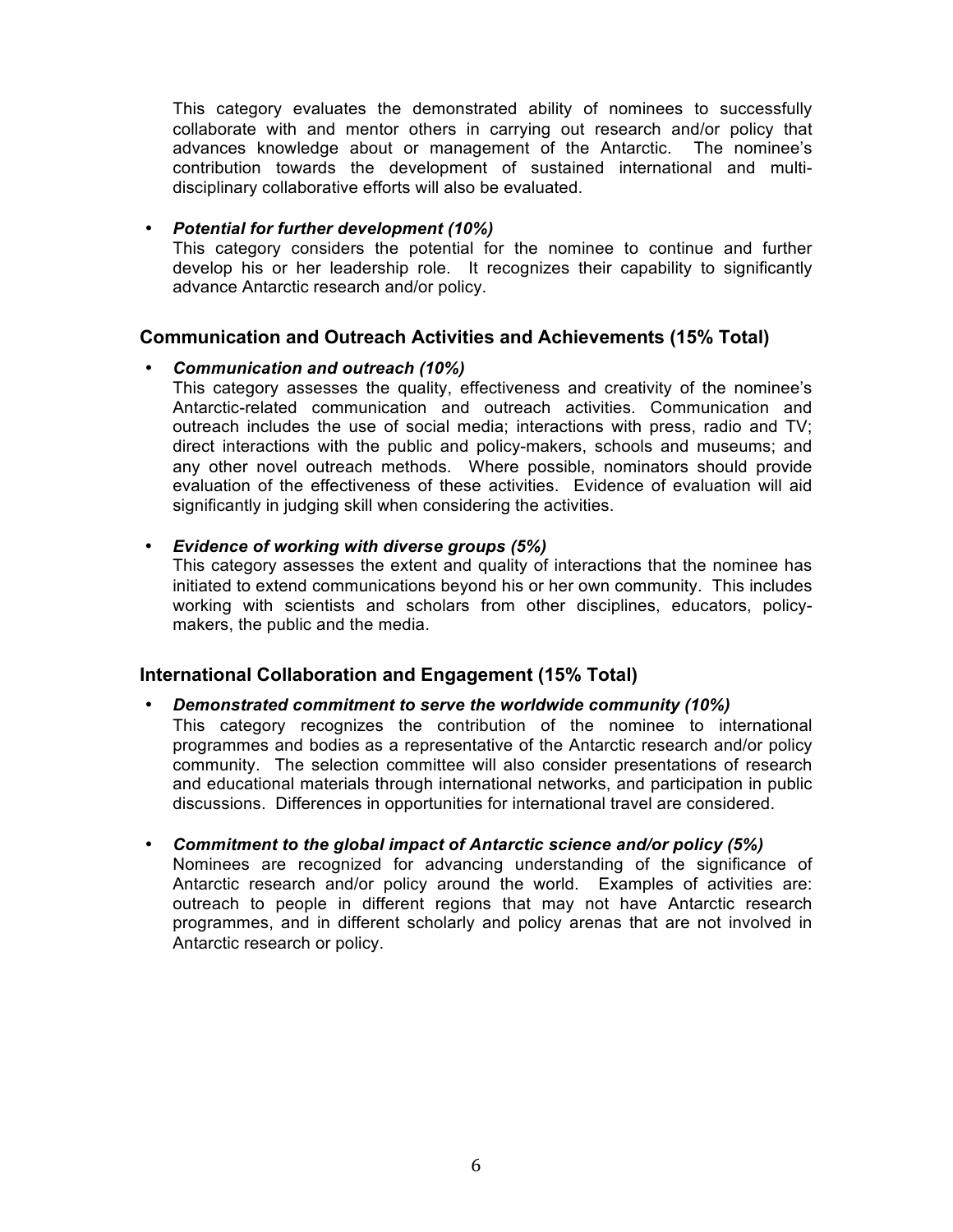## **Checklist of documents for the Tinker-Muse Prize**

#### **Part I: Nomination Documents**

**The list given below should be uploaded as separate documents (minimum font size 10,** *preferably in PDF format***) during the online nomination process:**

- 1. The **Nomination Form (one consolidated file)** consisting of:
	- a) A **2-page résumé or CV** that includes relevant details of the nominee's career, beginning with a three-sentence summary of the nominee's overall contributions to Antarctic science and/or policy.
	- b) A **2-page summary of important publications**, emphasizing publications in the past five years. A brief explanatory paragraph may be included to provide an overview and explain the significance of particular publications. A full list of publications may be provided as part of the 'further detailed information'.
	- c) A **1-page summary of outreach and communication activities**, with an emphasis on the last five years. This should also include the number of students supervised/mentored. Internet links to online media may be included in 'further detailed information'.
- 2. **A Letter of Nomination**, which **must not exceed three single-spaced pages** and must be in English. The nomination letter should include a one-page overview of the nominee's activities and approach to:
	- Communication of Antarctic science and/or policy within the broad Antarctic community and beyond, and
	- Leadership within Antarctic science and/or policy, with attention to the demonstration of commitment to advancing the international community.
- 3. **Any further Letter(s) of Support for the nomination.** Up to three additional letters of support from other individuals familiar with the nominee's qualifications may be included in the nomination package. These letters should not exceed one page in length, must be written in English and must be significantly different in content from the nomination letter. Letters from early-career researchers are welcome. Any letters in support of the nomination are to be submitted as separate files.
- 4. If the nominator wishes, **any further detailed information** beyond that contained in the nomination form can be uploaded as **one consolidated file** with the nomination. This may include a full list of publications and/or internet links to any blogs, video interviews, or other online media to which the nominee contributes.

#### **Part II: Online Nomination**

**Complete the online nomination process on the Tinker-Muse Prize website at**  http://www.museprize.org/index.php/nominations/online-nomination-form as follows:

Enter Name of Nominator, their email, full postal address and phone number; Enter Name of Nominee, their email, full postal address and phone number; Upload the completed Nomination Form and Letter of Nomination; Upload the letters of support and further detailed information, if available.

*(In case of any doubts or queries, please contact the SCAR Secretariat <info@scar.org>).*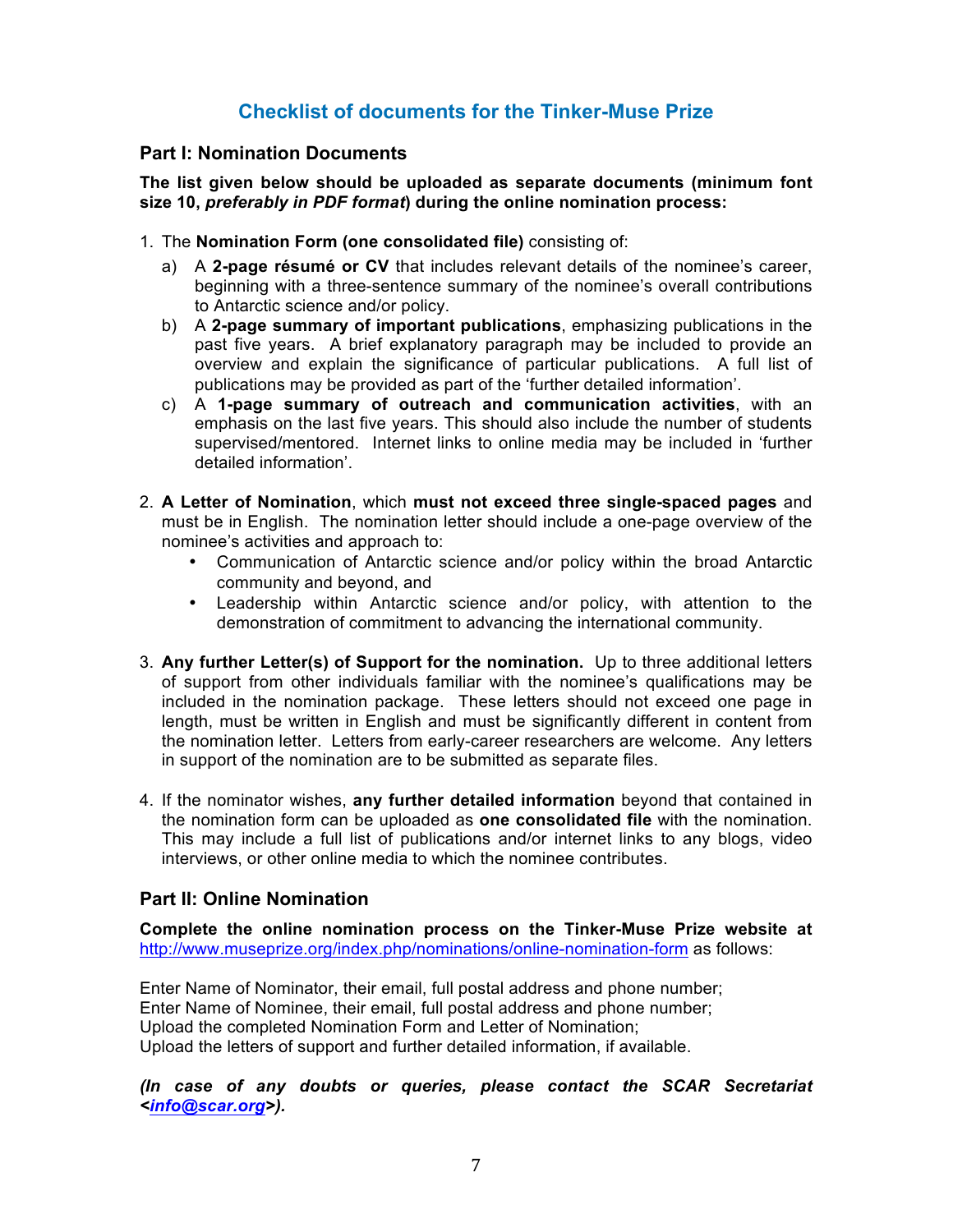# **2018 Tinker-Muse Nomination Form Part 1:**  *Nominee Résumé*

**Page limit for Nominee Résumé is 2 pages (minimum font size 10 point).**

**The résumé may begin with a 3-sentence summary of the nominee's overall contributions to Antarctic science and/or policy. If needed, further detailed information can be provided for each header given below in a separate file.**

| Name:                       | Email:                        |  |
|-----------------------------|-------------------------------|--|
| Date of Birth (dd/mm/yy):   |                               |  |
| Country/ies of Citizenship: | Country of current Residence: |  |

#### **Summary of overall contributions to Antarctic science and/or policy:**

**Education** *(year, degree, subject, university)***:**

**Professional experience** *(years, position, organisation)***:**

**Honours and distinctions:** 

**Research support** *(grants and fellowships received)***:**

**Service on Boards / Committees / Editorial boards** *(highlighting service related to Antarctic research and policy, and leadership positions)***:**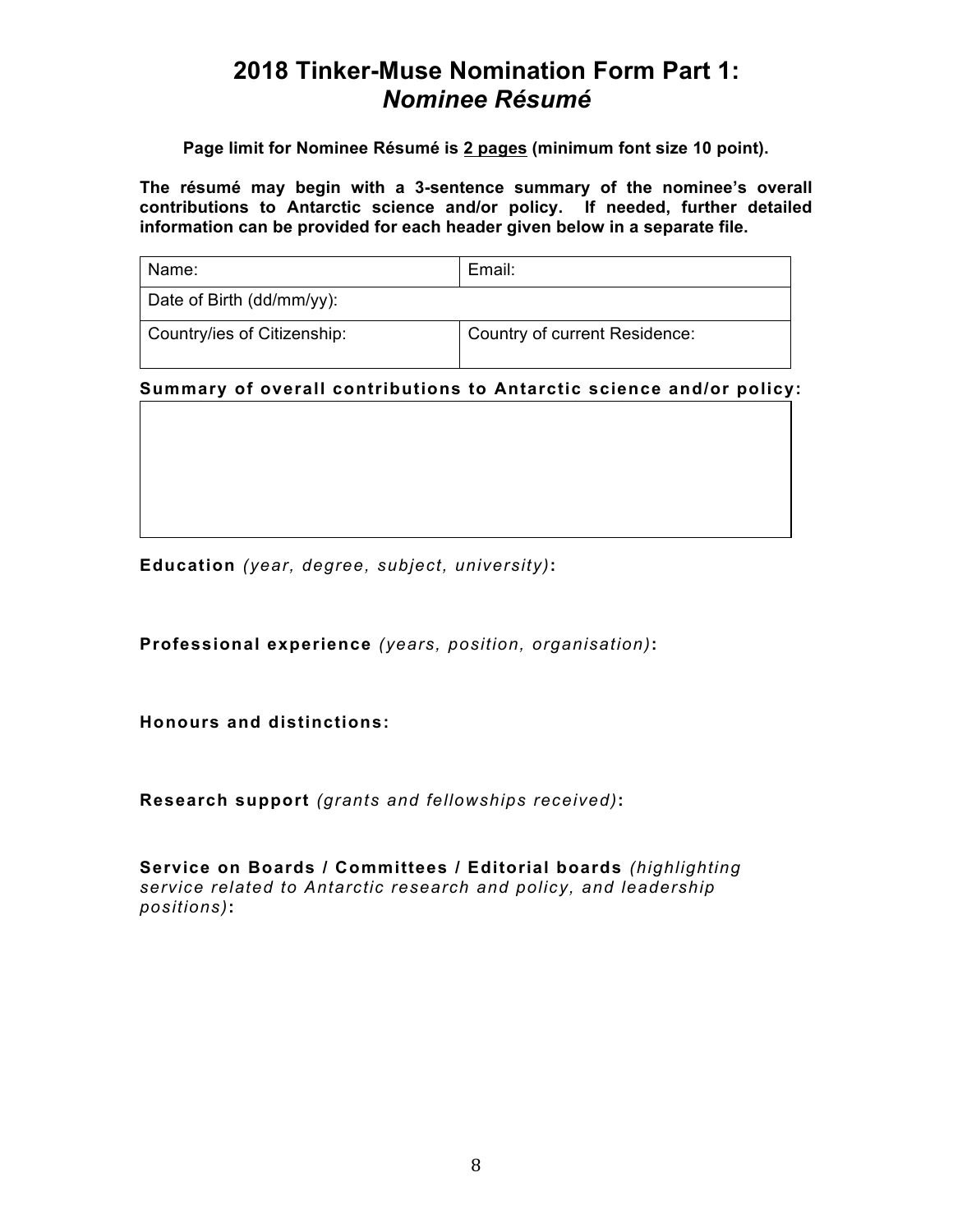# **2018 Tinker-Muse Nomination Form Part 2:**  *Summary of Publications*

**Page limit for Summary of Publications is 2 pages (minimum font size 10 point).**

**The summary may begin with a brief explanatory paragraph that provides an overview and explains the significance of particular publications. A total of 10 publications may be highlighted. The nominator is encouraged to emphasize publications in the past five years, and to provide representative publications from the previous period.** 

**Overview of publications, and significance of particular publications:**

**Publications (2013 – 2018):**

#### **Other highlighted / significant publications:**

**Summary of all publications** *(please provide number of, below)***:**

- a. Total number of publications:
- b. Total number of journal publications:
- c. Total number of books edited or book chapters published:
- d. Total number of oral/posters in conferences: